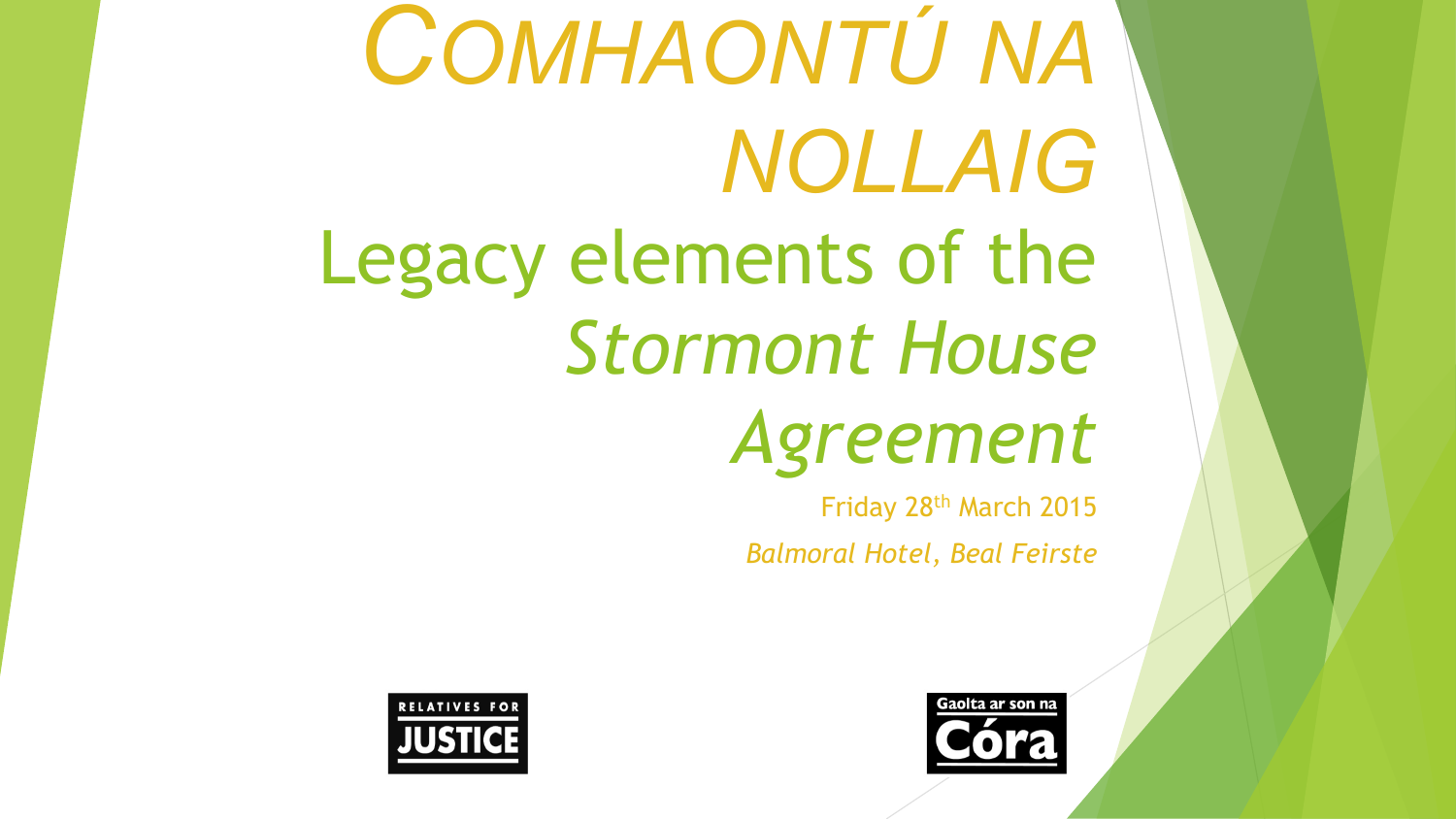#### Four new entities will be set up

- **Oral History Archive**
- Historical Investigations Unit (HIU)
- Independent Commission on Information Retrieval (ICIR)
- Implementation and Reconciliation Group

- u Budget of "up to £150 million over 5 years" (£30 million *per annum*: NB Haas/ O'Sullivan apparently only had £10 million *per annum*)
- Executive to "ensure victims/survivors have access to high-quality services, respecting the principles of choice and need". Comprehensive Mental Trauma Service to be established within the NHS
- Victims and survivors will be "given access to advocate-counsellor assistance if they wish"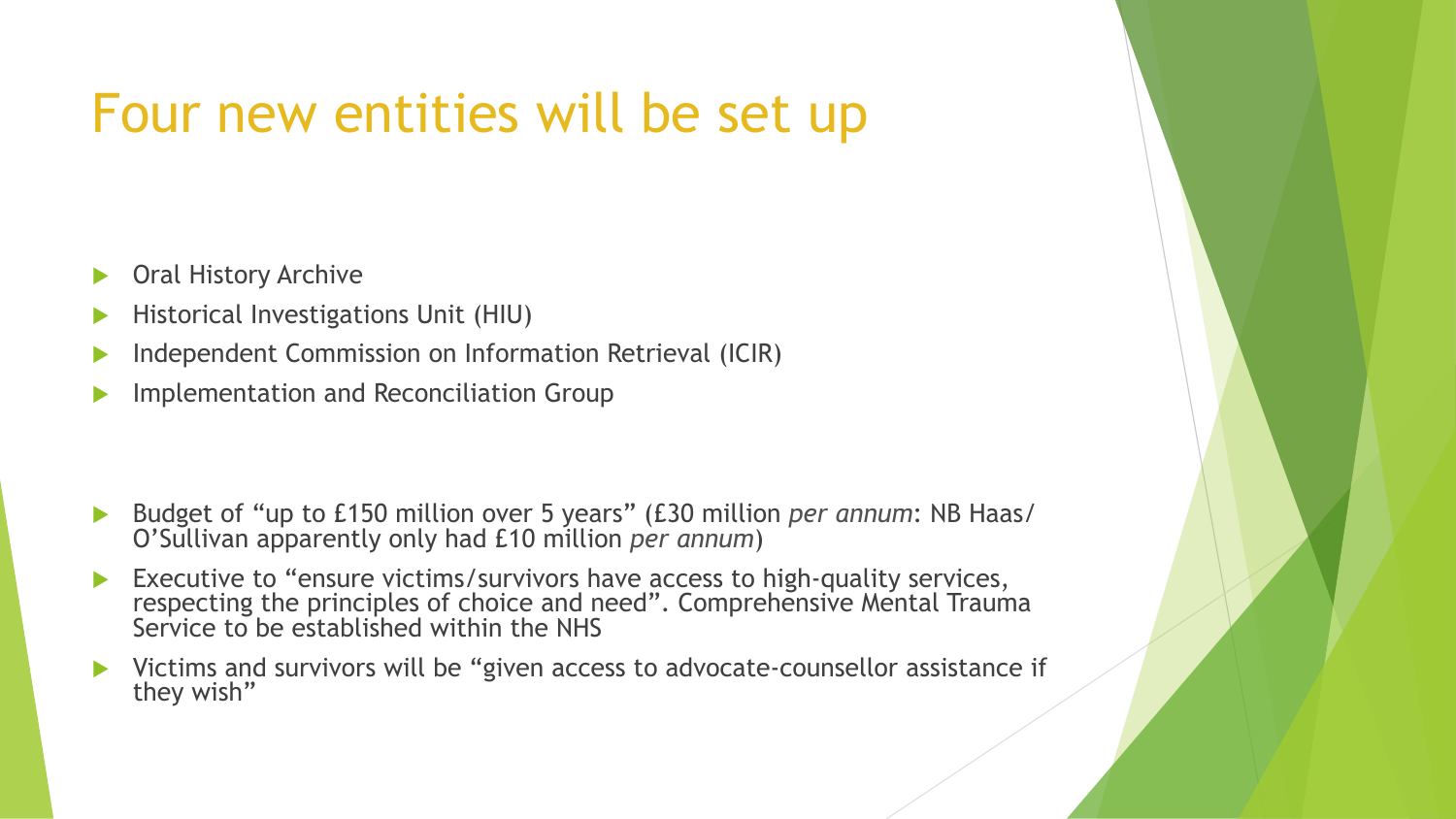#### Oral History Archive

- $\blacktriangleright$  Independent and free from political interference
- Central bank for people across Ireland and Britain to "share experiences and narratives related to the Troubles"
- $\blacktriangleright$  "draw together and work with existing" projects as well as "collecting new material"
- Contributions will be made voluntarily
- Consideration will be given to "protecting contributors, and the body itself, from defamation claims".
- ▶ Will establish an academic research project to produce a "factual historical timeline and statistical analysis of the Troubles"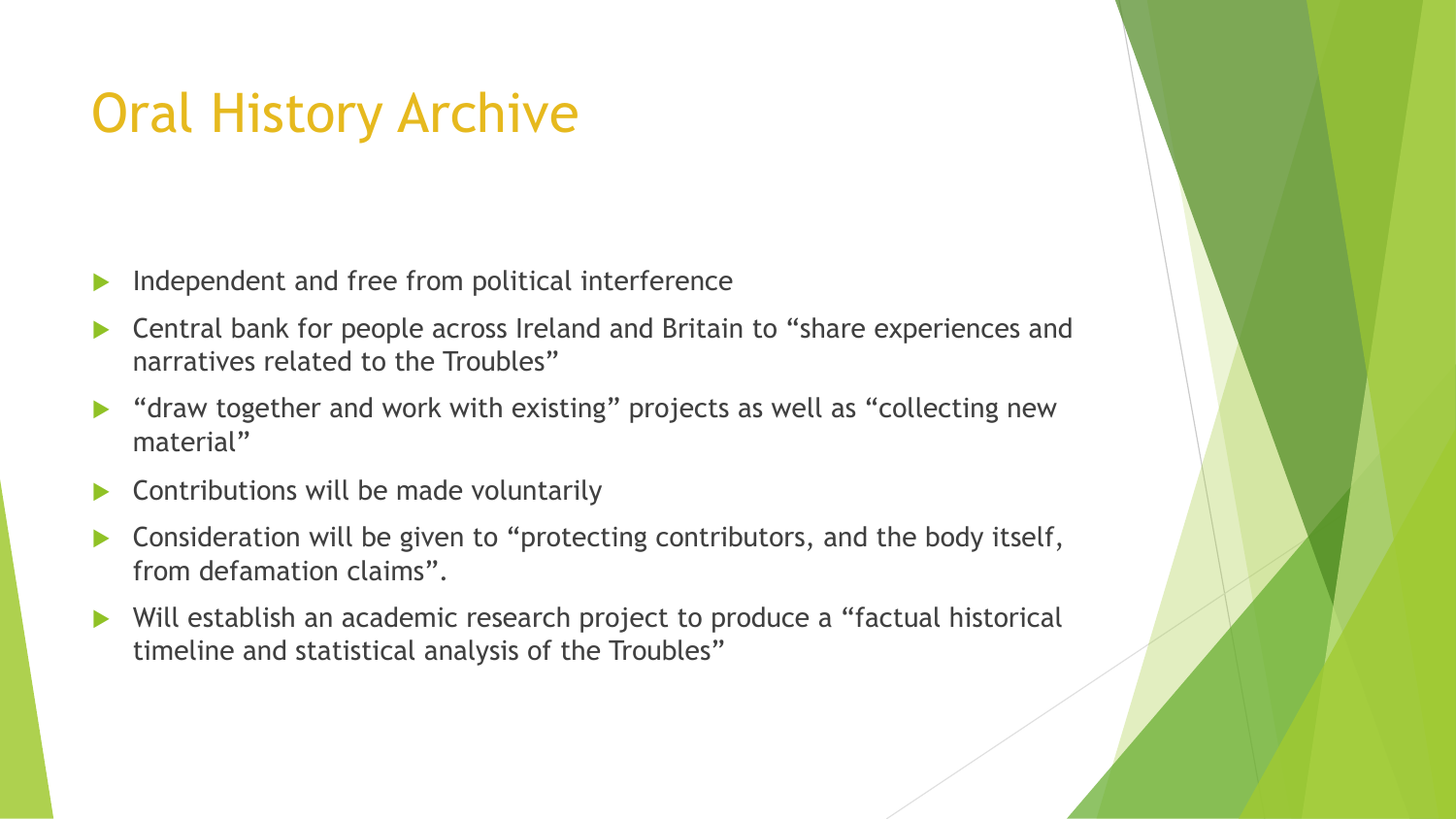## Independent Commission on Information Retrieval (ICIR)

- **Modelled on Independent Commission on the Location of Victims' Remains (ICLVR); legislation** in Dáil Eireann and Westminster
- 5 commissioners:
	- $\blacktriangleright$  two chosen by OFM/DFM;
	- one each by UK and Irish governments;
	- $\triangleright$  chair "may be international" appointed by UK and Irish governments
- To last for five years; accessible to individuals from across Ireland and Britain
- Focus on providing information, when victims and survivors seek it, about conflict-related deaths
- Information given to ICIR not to be disclosed to PSNI/An Garda Siochana and inadmissible in criminal and civil proceedings.
- However, there is no amnesty; if information from another source emerges, prosecution will still be an option
- ICIR not subject to judicial review, Freedom of Information, Data Protection etc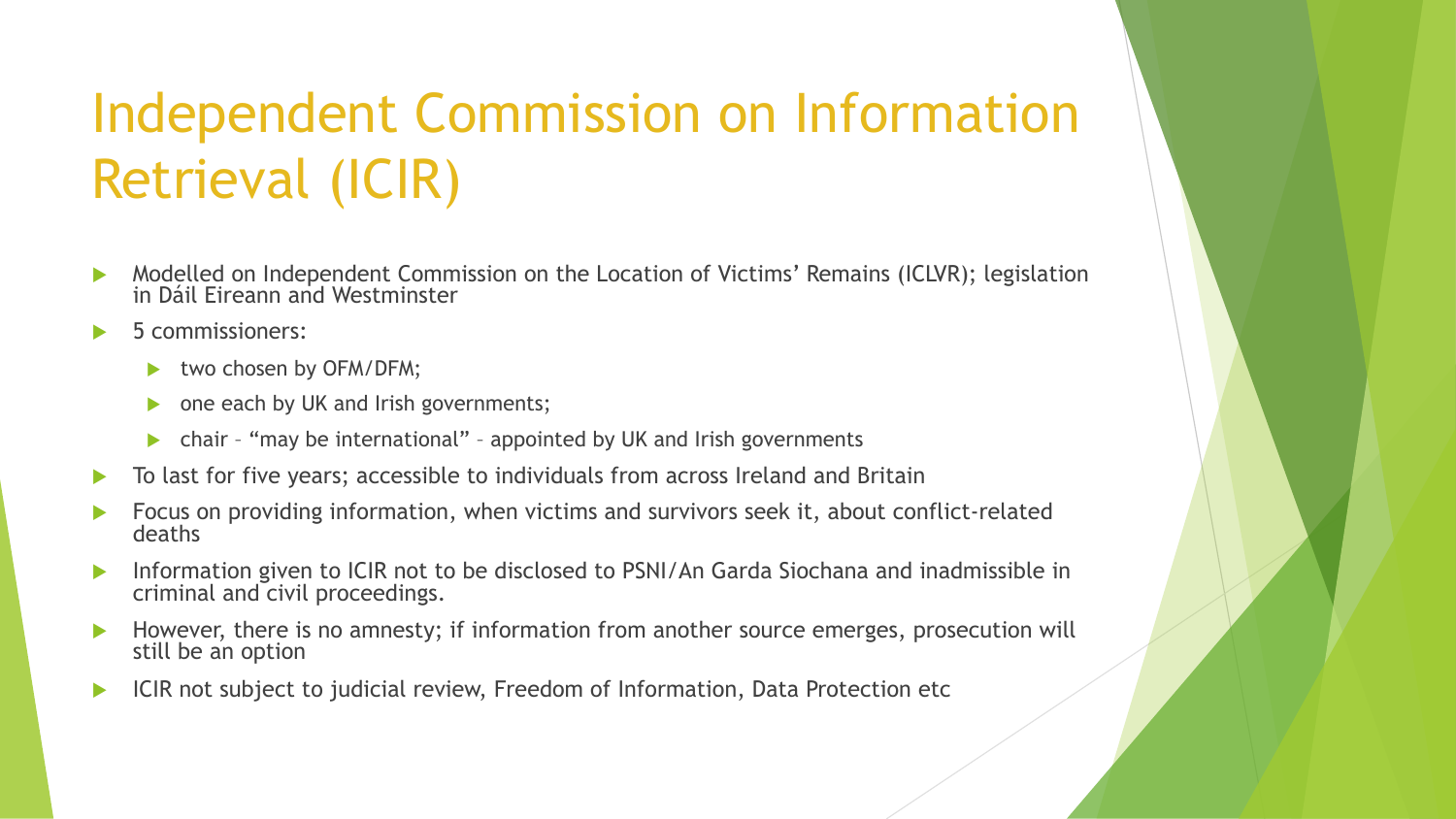## Implementation and Reconciliation Group

- Oversee themes, archives and information recovery
- Commission "a report on themes" from independent academic experts
- Evidence *re* themes to be submitted by "any of the legacy mechanisms"
- Statements of acknowledgement from governments; expectation for "others to do the same"
- $\blacktriangleright$  11 members.
	- $\blacktriangleright$  Chair appointed by OFM/DFM;
	- 3 DUP nominees;
	- 2 for Sinn Féin;
	- one each SDLP, UUP, Alliance, Irish government and UK government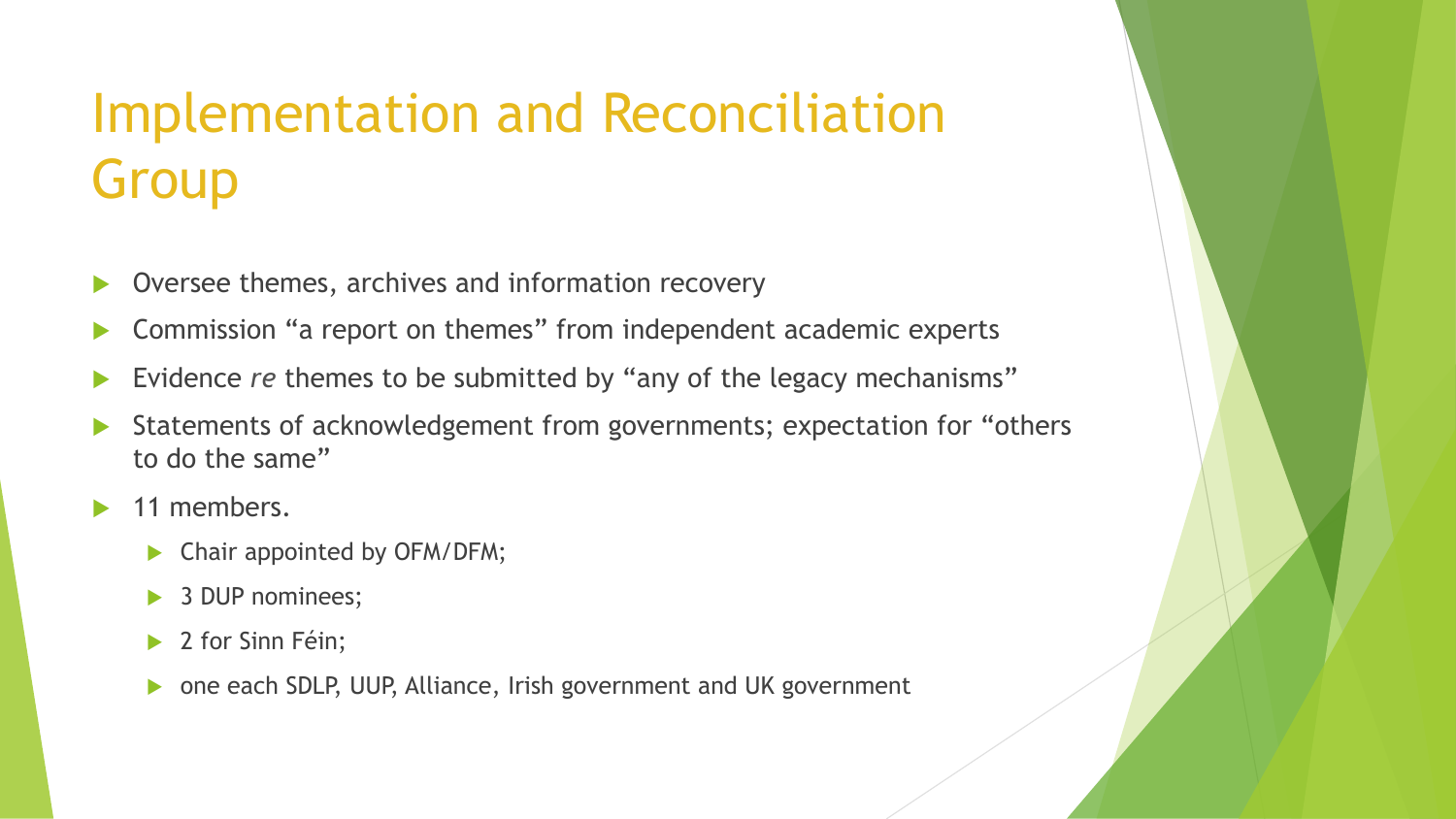#### Historical Investigations Unit - provisions

- To investigate Troubles-related deaths with a view to prosecutions if possible and a report in each case
- Take forward uncompleted HET cases (including Army killings) and legacy cases from Police Ombudsman. A five year working horizon is envisaged
- **EXA** Families can apply to have completed cases reconsidered if there is new evidence "relevant" to the identification and eventual prosecution of the perpetrator"
- History section of OPONI to transfer over. HET would have transferred before its demise. (PSNI expect to transfer its Legacy Investigation Branch staff over)
- All files to be transferred
- HIU to have full policing powers, including to compel witnesses
- UK government commits to "full disclosure", though "equivalent measures to those that currently apply … to prevent damaging onward disclosure"
- u HIU oversight: Policing Board (therefore independent of PSNI Chief Constable)
- NB Inquests to continue as a separate process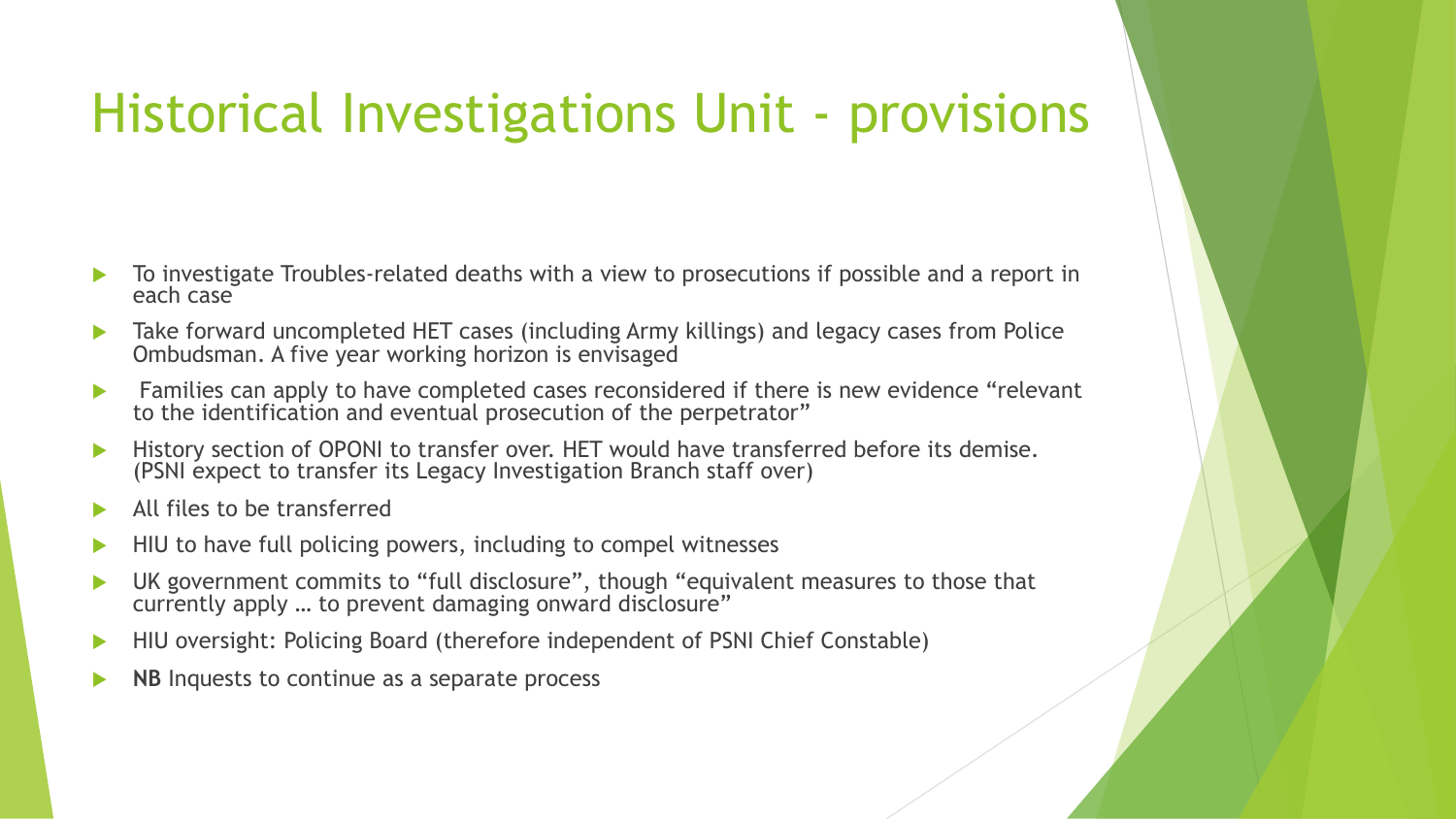### HIU – timeline: based on meetings with PSNI and DoJ

- March 2015 Legislation (for HIU + ICIR) to be drafted
- June 2015 Consultation paper
- Ongoing ToR, recruitment exercise and appointment of HIU Director
- Autumn 2015 Legislation at Westminster
- Spring 2016 Legislation enacted
- u June 2016 HIU established
- Autumn 2016 HIU fully operational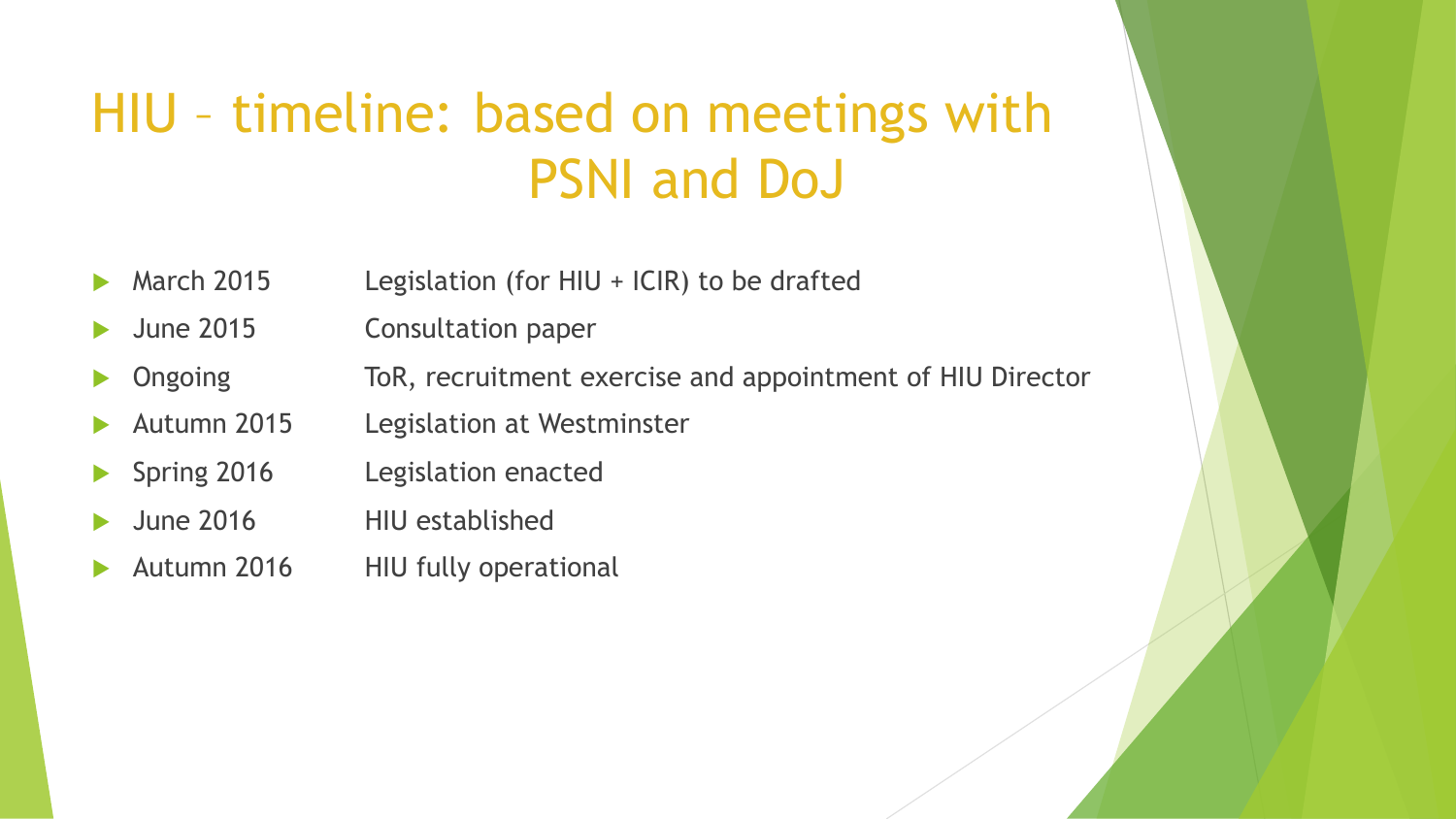#### HIU – issues for consideration

- u PSNI assumption that LIB will transfer over; Joint Committee on Human Rights report – LIB not article 2 compliant
- Could be up to 300 staff: what about former RUC, PSNI? How acceptable is it that they be on the staff complement? Is it realistic to say they can't?
	- $\blacktriangleright$  Logistical difficulties to recruit so many people
	- Unionists want will want former RUC to be involved
- Legislation will need to be followed closely; remember how Patten legislation was subverted in first draft!
- $\triangleright$  Will director be appointed early enough to shape culture and approach of HIU?
- Personality and integrity of the director will be important: compare Al Hutchinson and Sam Pollock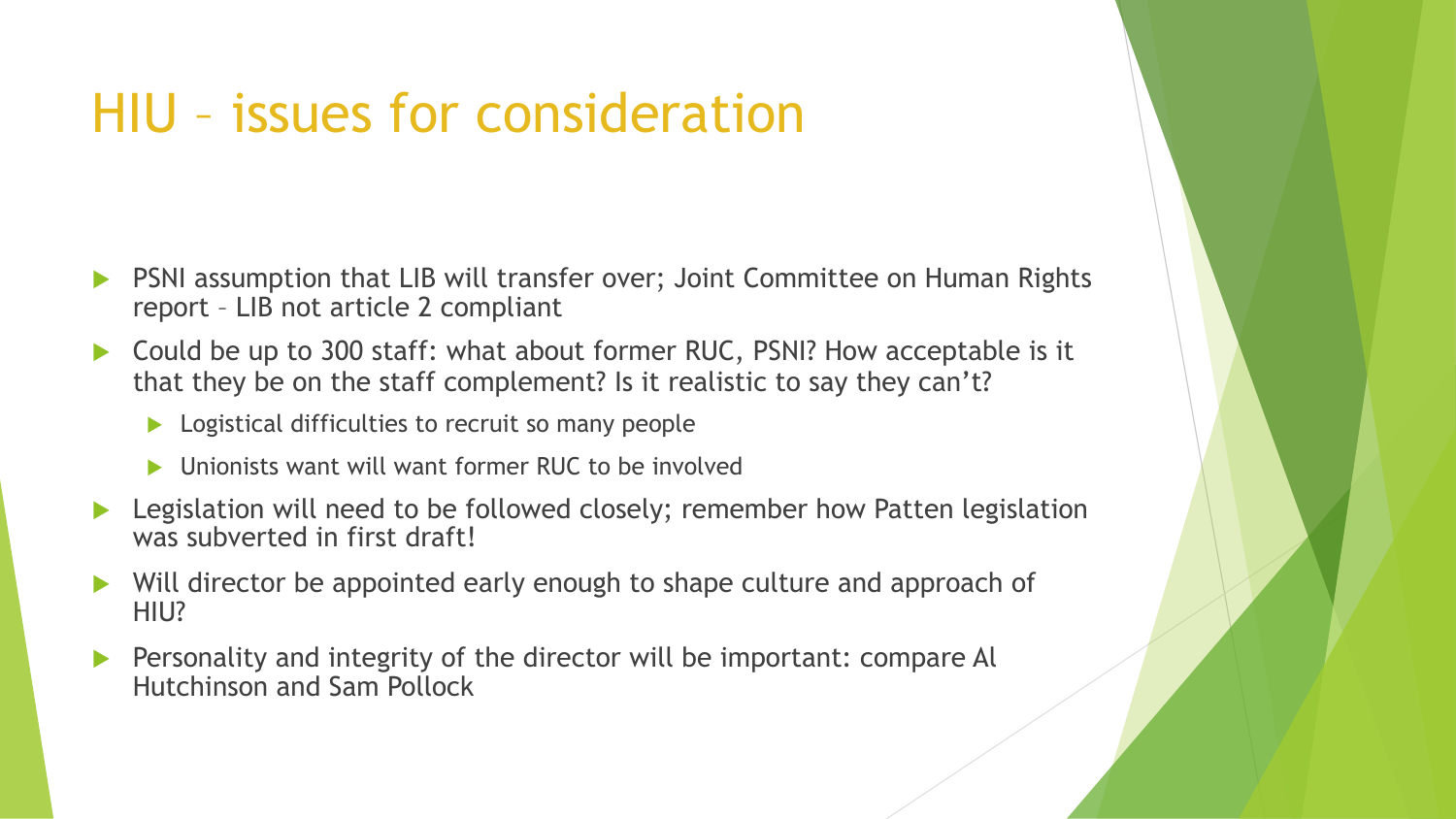#### HIU – issues for consideration, cont.

- Will disclosure be sufficient? Eight current filters:
	- right to life (Art 2); right to privacy and family life (Art 8),
	- $\blacktriangleright$  Freedom of Information; Data protection,
	- $\blacktriangleright$  Archives legislation,
	- $\triangleright$  Official Secrets,
	- National Security and
	- $\blacktriangleright$  MoD
- Transfer of PSNI Legacy Support Unit will not be adequate these are Special Branch gatekeepers
- In the absence of new evidence, will HIU consider cases completed by HET but with which family are dissatisfied?
	- ▶ One option to consider, make a complaint to the Police Ombudsman re collusion or other RUC mal-practice
- Section 14 referrals by AG likely to be more difficult after HIU is established